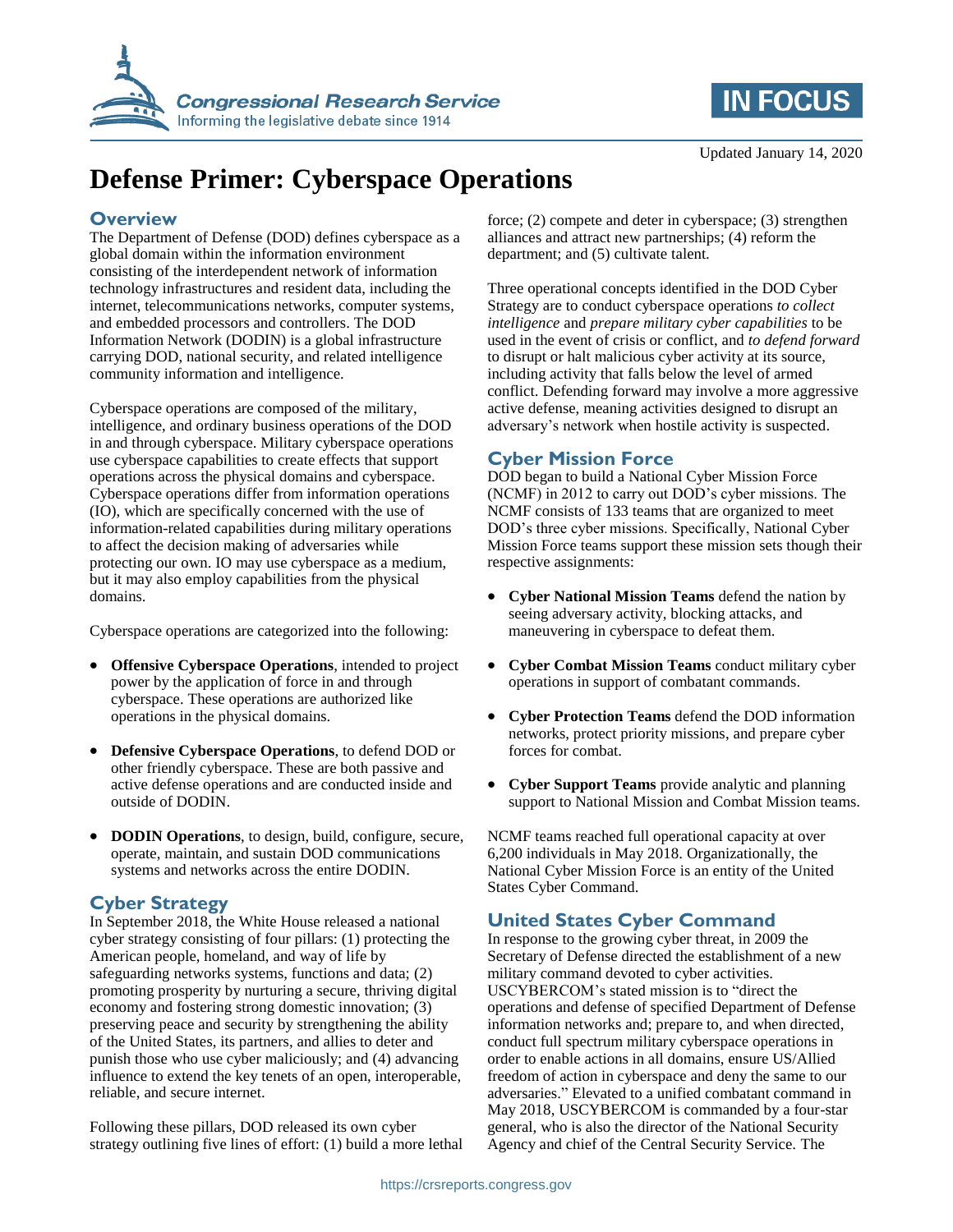commander manages day-to-day global cyberspace operations and leads defense and protection of DODIN. Each of the military services provides support to USCYBERCOM.

#### **Military Service Components**

- **Army Cyber Command:** 2<sup>nd</sup> Army (ARCY)
- **Air Forces Cyber Command:** 24th Air Force (AFCY)
- Navy Fleet Cyber Command: 10th Fleet (FLTCY)
- **Marine Corps Forces Cyberspace Command:** MAR4CY

Some services are currently reorganizing their Cyber Commands into Information Warfare Commands.

## **Other Defense Components**

Other entities within the DOD and the IC are tasked with a supporting or collaborative role in cyberspace operations.

#### **National Security Agency**

The National Security Agency (NSA) works closely with USCYBERCOM. NSA's two primary missions are information assurance for national security systems and signals intelligence. USCYBERCOM is co-located with the NSA at Fort Meade, MD.

#### **Defense Information Systems Agency**

The mission of the Defense Information Systems Agency (DISA) is to provide and ensure command and control and information-sharing capabilities and a globally accessible enterprise information infrastructure in direct support to joint warfighters across the full spectrum of military operations. The Director of DISA is responsible for the remediation of critical DODIN infrastructure issues.

## **Federal Role**

The Department of Homeland Security (DHS) is the lead federal department for critical infrastructure protection and nonmilitary federal cybersecurity. DOD is responsible for supporting the DHS coordination of efforts to protect the Defense Industrial Base (DIB) and the DODIN portion of the DIB. Together, the two are charged with defending the U.S. homeland and U.S. national interests against cyberattacks of significant consequence. Military cyber assets may be deployed in the event of a major cyberattack on U.S. critical infrastructure only when directed to do so.

## **Authorities**

Section 954 of the National Defense Authorization Act (NDAA) for FY2012 affirms that "the Department of Defense has the capability, and upon direction by the President may conduct **offensive operations** in cyberspace to defend our Nation, Allies and interests, subject to the policy principles and legal regimes that the Department follows for kinetic capabilities, including the law of armed conflict and the War Powers Resolution." Section 1632 of the FY 2019 NDAA affirms that DOD may conduct operations in cyberspace, including clandestine operations, short of hostilities or in areas in which hostilities are not occurring; it also states that a clandestine military activity or operation in cyberspace shall be considered a traditional military activity (TMA). Section 1642 of the FY 2019

NDAA provides authority for DOD "to take appropriate and proportional action in foreign cyberspace to disrupt, defeat, and deter" in response to "an active, systematic, and ongoing campaign of attacks against the Government or people of the United States in cyberspace, including attempting to influence American elections and democratic political processes."

Under Title 50, a "covert action" is subject to a presidential finding and Intelligence Committee notification requirements. 50 U.S.C. 3093 allows the President to authorize the conduct of a covert action if he determines such an action is necessary to support identifiable foreign policy objectives of the United States and is important to the U.S. national security, which determination shall be set forth in a finding that shall be in writing, unless immediate action is required. TMAs are excepted from this requirement. The FY2018 NDAA required notification of the use of cyber weapons and quarterly cyber operations briefings to the congressional Armed Services Committees.

The Obama Administration's classified Presidential Policy Directive 20 governed U.S. cyber operations policy, but it did not grant new authorities. According to the former officials, the document required interagency approval for significant cyber operations. In September 2018, the White House acknowledged replacing it with new guidance, National Security Presidential Memorandum 13, which is said to offer more authority to the commander of USCYBERCOM.

## **Law of Armed Conflict in Cyberspace**

The law of war regulates the conduct of armed hostilities. It encompasses all international law binding on the United States, including treaties and international agreements to which the United States is a party, and applicable customary international law. DOD policy states that the fundamental principles of the law of war will apply to cyberspace operations.

#### **Relevant Statutes**

Title 50, U.S. Code, *War and National Defense,* Section 3093: Secure US interests by conducting military and foreign intelligence operations in cyberspace.

## **CRS Products**

CRS Report R43955, *Cyberwarfare and Cyberterrorism: In Brief*, by Catherine A. Theohary and John W. Rollins.

#### **Other Resources**

DOD. Joint Publication 3-12, *Cyberspace Operations*, February 5, 2013.

DOD. *The Department of Defense Cyber Strategy,* September 2018.

**Catherine A. Theohary**, Specialist in National Security Policy and Information Operations